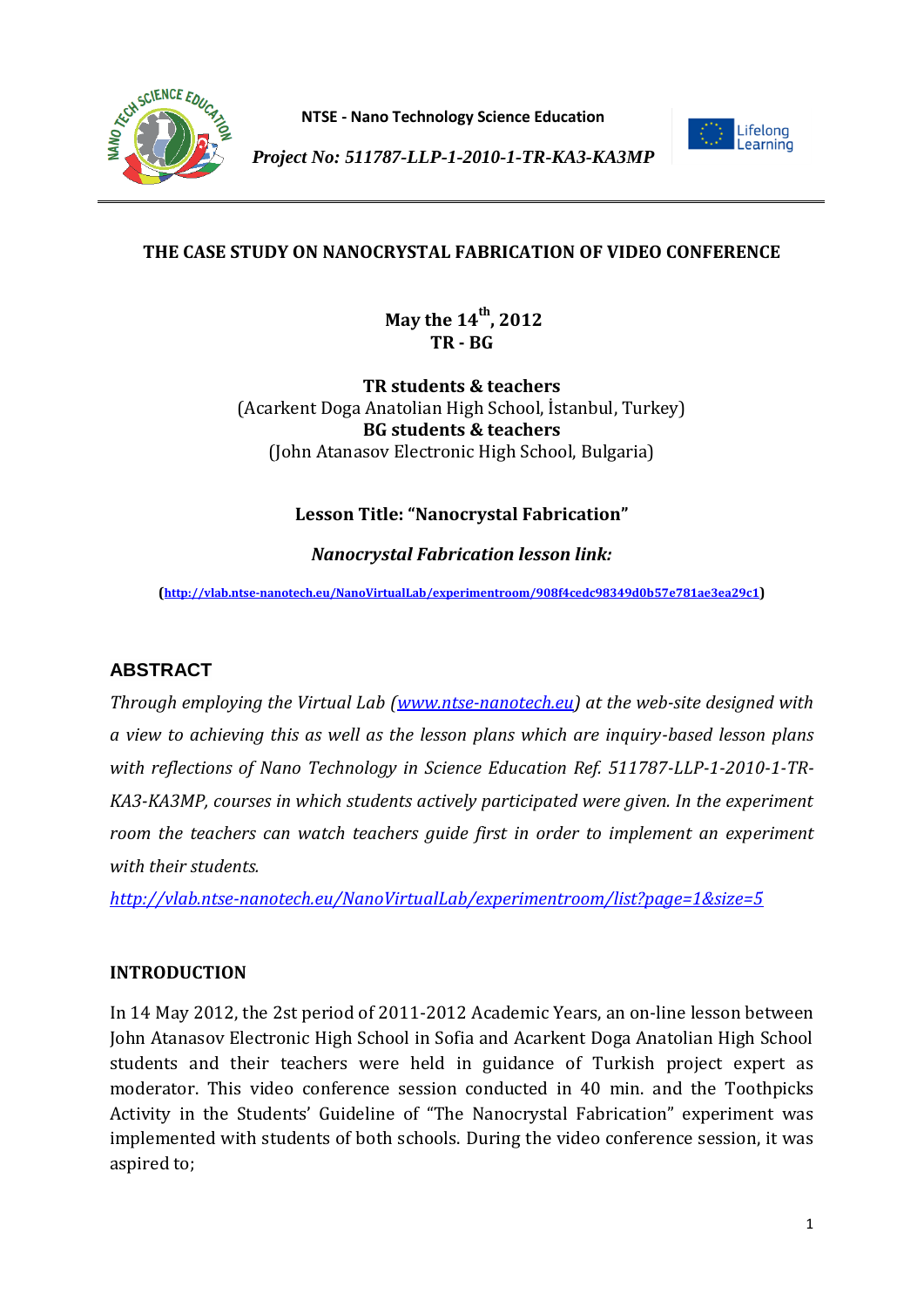



- Visualize the formation of the crystallisation
- **Understand the structure of the crystals**
- Comprehend the effects of crystallisation time
- Acquire the differences between crystals and amorphous solids

The empiric procedure of the implementation is explained in a timely fashion below.

- 1. While planning the education, integration of inquiry based learning, improving digital and science literacy drawn out in scope of the NTSE project have been taken into consideration and each activity aims to gain these competences.
- 2. The call for video-conference sessions was sent to schools and they were informed about the requirements of the video conference session.
- 3. The week before the commencement of the implementation of the empiric process, the project expert has met the students and informed them on the implementation and tried to motivate them to willingly participate.
- 4. Before the implementation of the experiments, the access to the virtual laboratory and the sections were introduced.
- 5. The activity was done by the students that formed a circle around a round table in guidance of the moderator and the teacher of Acarkent Doğa Anatolian High School to engage the students into active learning process.
- 6. The virtual laboratory implementations were conducted through following the steps of the teacher guide of the Nanocrystal Fabrication experiment integrating the steps of Inquiry Based Learning as in the following;
- 7. Before the video conference students of both schools have read the Students' Guideline of "Nanocrystal Fabrication".
- 8. Each teacher has implemented the experiment individually in their classrooms according to the steps in the Teachers' Guideline except the Toothpicks Activity which is the last activity in both guidelines.
- 9. The precipitation of solids and the procedure of forming nanocrystals were enabled to be comprehended by the students with toothpicks symbolising the edges of cubic structure of a nanocrystal.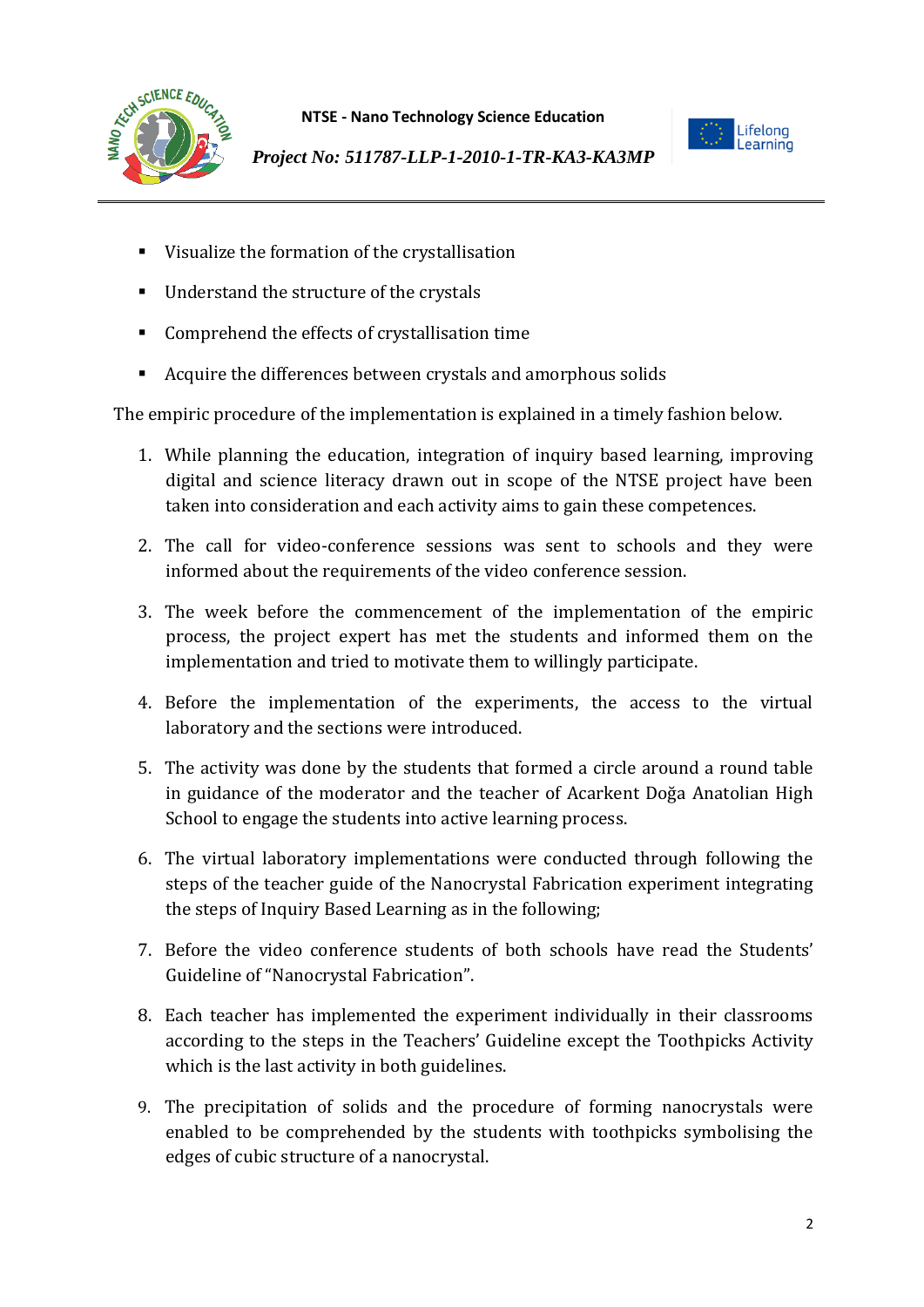



- 10. The bottom up approach was instructed through using the toothpicks to let them discover what nanotechnology and understanding creating the products in suitable chemical and physical features through using different approaches.
- 11. End of the each experiment, the students reflections were gathered to learn their likes, dislikes, challenges and motivations in their new learning.
- 12. At the end of the video conference students of John Atanasov Electronic High School have demonstrated the electrolysis of water and produced hydrogen and oxygen gases. They also showed the fast combustion of the oxygen gas that was formed.

# **THE STEPS OF INTERACTIVE TOOTHPICKS ACTIVITY WITH STUDENTS**

The students of both schools started doing the activity in guidance of the moderator. The moderator explained and asked them what to do step by step according to the order of steps of the Toothpicks Activity.

## **Toothpicks Activity:**

This activity should be done on a round table with about 1 meter diameter with students around. 30 toothpicks were given to each student. Each of them aligned the toothpicks in order as shown in the photos below. The students arranged the toothpicks till all of their toothpicks meet in the middle of the table.

Students did this activity first alone, then with 3 friends and last with 10 friends and they were given unlimited time. (The structure formed is long range order crystal structure. The structure formed by only one student can be called single crystal, by three students can be called polycrystalline and by ten students can be called nanocrystalline.)



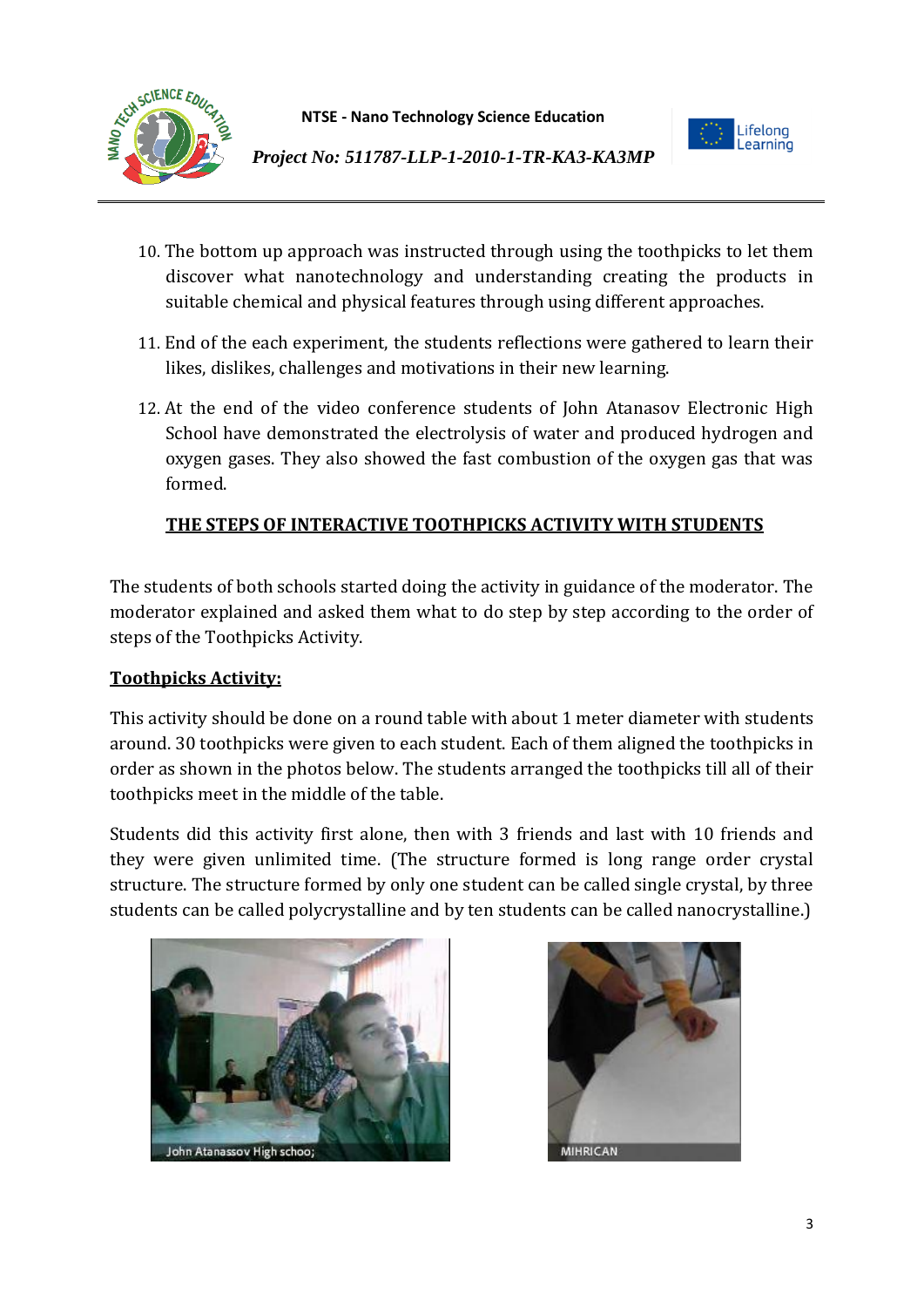



The students tried this activity with same friends and technique, but; this time, they had only 10 seconds. First the teacher put all the toothpicks on the table and asked them to arrange the toothpicks in the limited time given. The students arranged the toothpicks as fast as they can in 10 seconds and realised the structure formed is different from the first activity. (The structure formed is called the amorphous structure which has short range order).



Atoms form unit cells and they are located at defined points of these cells. Suppose that the atoms form a cubic cell. The top surface of the cube is represented in pink colour. Toothpicks represent either two of the parallel lines on these planes (Fig.1)

Figure 1

When solutions cool down slowly, precipitating solids may form long range orders. Fig.1 simulates the forming of long range order (crystalline structure) with toothpicks.

At first step, the toothpick represented in light blue color (Left hand side corner at the top) is placed on a table with 1 m diameter. Afterwards, place the toothpicks in order of

green, red, and dark blue as represented in the figure. This activity can take as long time as you need.

When solutions cool down very fast, precipitating solids may have short range order. Fig.2 simulates the forming of such a precipitation with toothpicks.



Figure 2